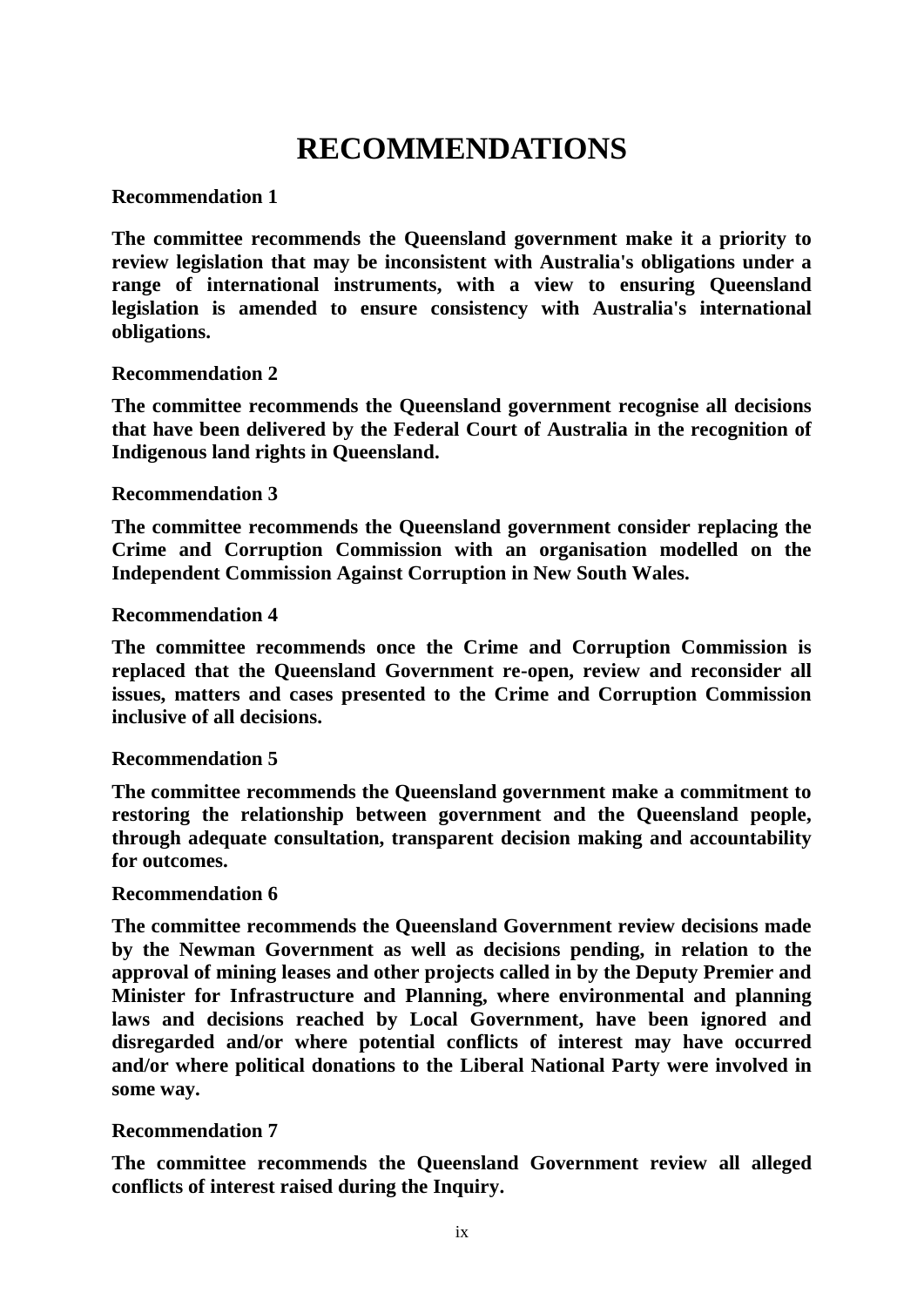## **Recommendation 8**

**The committee recommends the Queensland Government review any controversial asset sale during the Newman Government's term.**

**Recommendation 9**

**The committee recommends the Queensland Government conduct a thorough review of the Queensland vocational education and training programs and reinstate courses cut under the Newman Government. In particular, the review should consider course cost increases, infrastructure, facilities, staffing, course accessibility and other matters.**

**Recommendation 10**

**The committee recommends that the Queensland government refers to the Crime and Corruption Commission and/or to the Parliamentary Crime and Corruption Commission the issue of the extension of the sand mining lease on Stradbroke Island and any issues relating to political donations and election spending by Sibelco.**

**Recommendation 11**

**The committee recommends that the Queensland government ensure all mining and other major development activities are consistent with Australia's environment and social obligations under international environmental instruments that Australia is a signatory to.**

**Recommendation 12**

**The committee recommends that the federal Minister for the Environment does not delegate his powers under the** *Environment Protection and Biodiversity Conservation Act 1999.*

#### **Recommendation 13**

**The committee recommends that the Federal Minister for the Environment declare a moratorium on any new approvals of Coal Seam Gas until an investigation is completed and reports back to the Senate. The report should address the effects of Coal Seam Gas mining activities in the Tara and Chinchilla areas on the health of local people, animals and crops, groundwater and on the quality of soil, water and air, and also investigate the disposal of effluent containing human faeces around mining camps, local roads and agricultural land used for growing crops for human consumption and the degradation of water reserves in these areas.**